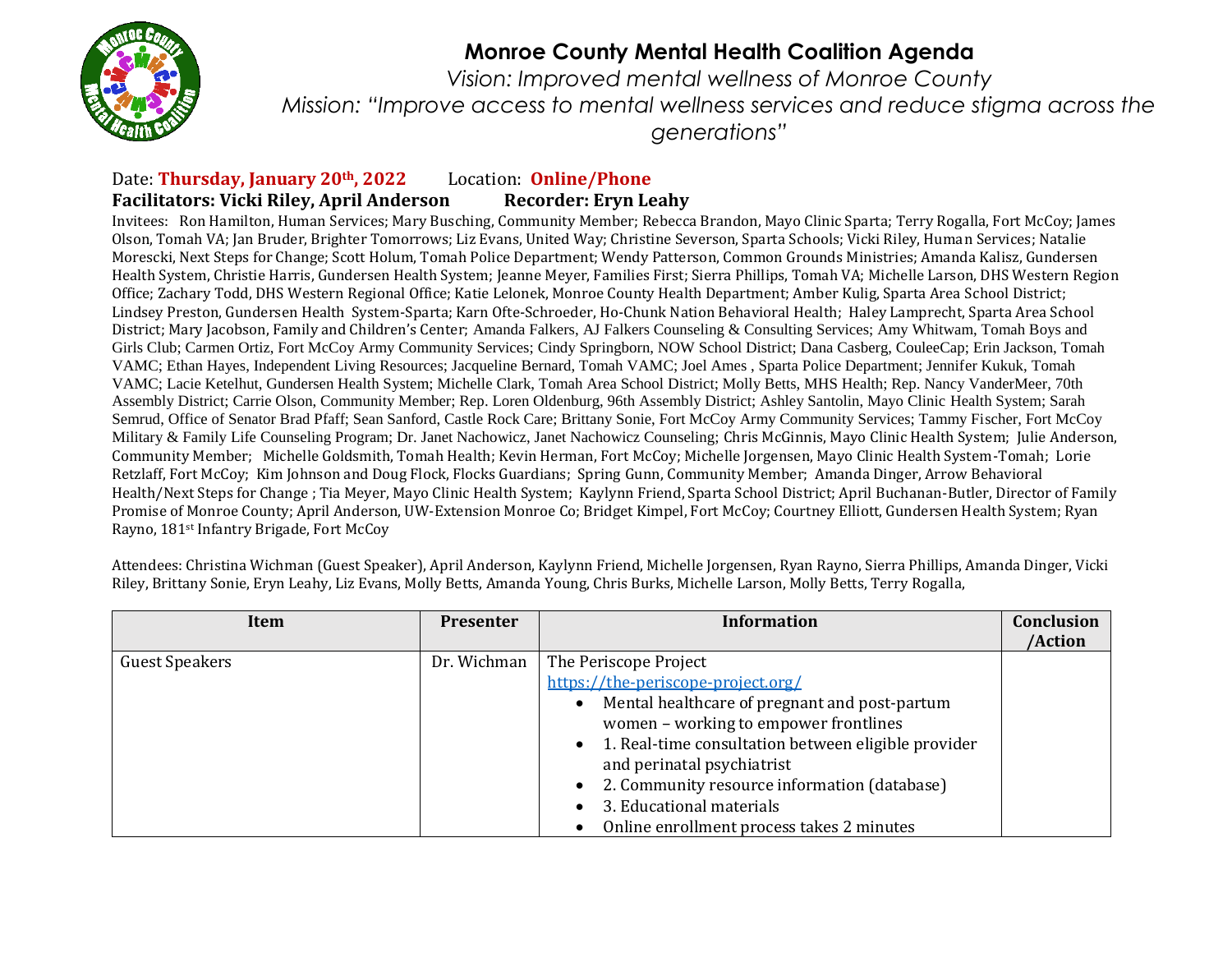

*Vision: Improved mental wellness of Monroe County Mission: "Improve access to mental wellness services and reduce stigma across the generations"*

|                           |     | 877-296-9049 or theperiscopeproject@mcw.edu                                       |  |
|---------------------------|-----|-----------------------------------------------------------------------------------|--|
|                           |     | Slides will be shared                                                             |  |
| Introductions /Icebreaker | All | Procedural                                                                        |  |
| Program/Agency Updates    | All | Anything anyone would like to share?                                              |  |
|                           |     |                                                                                   |  |
|                           |     | April Anderson (UW-Extension)                                                     |  |
|                           |     | Virtual Strong Bodies new session January 10: 150<br>people                       |  |
|                           |     | Aging Mastery program continuing classes until they                               |  |
|                           |     | run out of kits                                                                   |  |
|                           |     | COVID-19 Guidance and Mental Health resources for                                 |  |
|                           |     | K-12 Schools webinar today at 2 p.m.                                              |  |
|                           |     | Kaylynn Friend (Sparta School District)                                           |  |
|                           |     | Having a hard time getting providers in                                           |  |
|                           |     | Continue to get lots of referrals, wait lists with all                            |  |
|                           |     | providers in the community                                                        |  |
|                           |     | Amanda Dinger (Arrow Behavioral Health/Next Steps for                             |  |
|                           |     | Change)                                                                           |  |
|                           |     | Big spike over holiday season<br>$\bullet$                                        |  |
|                           |     | Next Steps for Change: 15 referrals in 2 weeks                                    |  |
|                           |     | Working in jails and talking about doing peer                                     |  |
|                           |     | meetings with residents                                                           |  |
|                           |     | Book drive collected 300 books for residents of jail                              |  |
|                           |     | Needle exchange for 2021: 78 exchanges and handed<br>out over 300 doses of Narcan |  |
|                           |     | Vicki Riley (Monroe Co. Human Services)                                           |  |
|                           |     | Hiring phase with lots of staff turnover                                          |  |
|                           |     | 26 people ready for admission, very busy                                          |  |
|                           |     | Continuing to outreach to schools                                                 |  |
|                           |     | <b>Brittany Sonie (Fort McCoy)</b>                                                |  |
|                           |     | Bringing awareness to military families about teen                                |  |
|                           |     | dating violence                                                                   |  |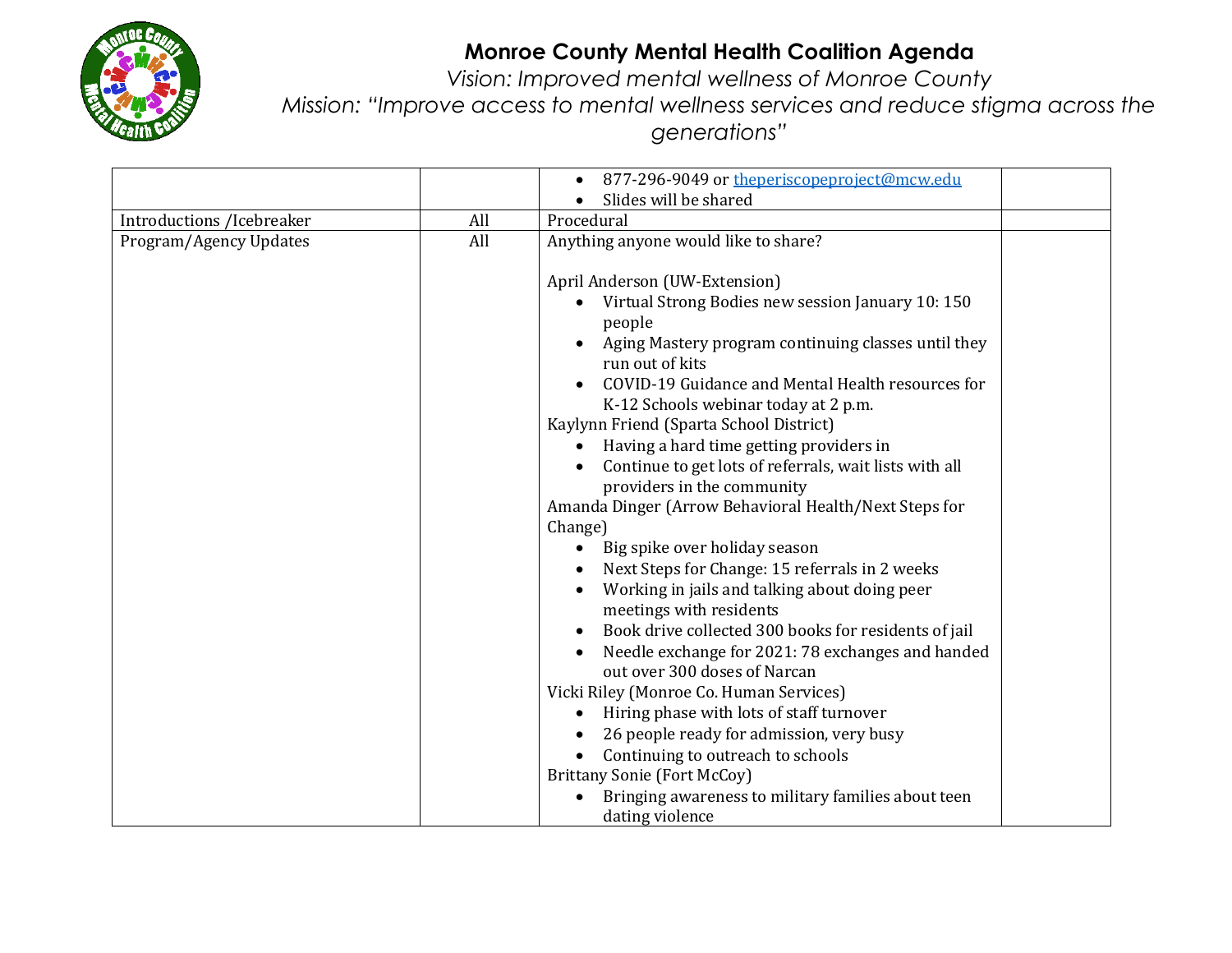

*Vision: Improved mental wellness of Monroe County Mission: "Improve access to mental wellness services and reduce stigma across the generations"*

|                                       | Teen Dating Violence Awareness Month<br>February 19, 2022 @ 1:00-2:30<br>Fort McCoy South Post Community Center<br>Michelle Jorgensen (Mayo Clinic Health System-Tomah)<br>• Reach out to Mayo with initiatives - funds available<br>Sierra Phillips (Tomah VA)<br>Working to have presentation for racial and<br>$\bullet$<br>healthcare disparities and finding ways to continue<br>dialogue<br>Moving forward with trauma informed care work:<br>offering presentations and webinars<br>Second Victim: professional peer support<br>Women's group and LGBT groups both meeting<br>virtually<br>5 positions available for peer specialists<br>Terry Rogalla (Fort McCoy)<br>Mission is starting to wrap up at end of month<br>$\bullet$<br>February, beginning of March will only be $\sim$ 100<br>Supporting returning soldiers with reintegration<br>Vet center eligibility changed January 2 <sup>nd</sup> |
|---------------------------------------|-----------------------------------------------------------------------------------------------------------------------------------------------------------------------------------------------------------------------------------------------------------------------------------------------------------------------------------------------------------------------------------------------------------------------------------------------------------------------------------------------------------------------------------------------------------------------------------------------------------------------------------------------------------------------------------------------------------------------------------------------------------------------------------------------------------------------------------------------------------------------------------------------------------------|
| All<br><b>Continuity of Coalition</b> | Discussion about moving forward<br>Taking turns to facilitate meetings for the year<br>$\bullet$<br>Feb: Liz Evans, March: Molly Betts, April: Terry<br>$\bullet$<br>Rogalla, May: Vicki Riley, June: April Anderson, Aug:<br>Sierra Phillips, Sept: Michelle Jorgensen, Oct: Kaylynn<br>Friend, Nov: Brittany Sonie<br>Facilitator will send agenda to Eryn and she will send<br>$\bullet$<br>meeting minutes, meeting link, and agenda to group                                                                                                                                                                                                                                                                                                                                                                                                                                                               |